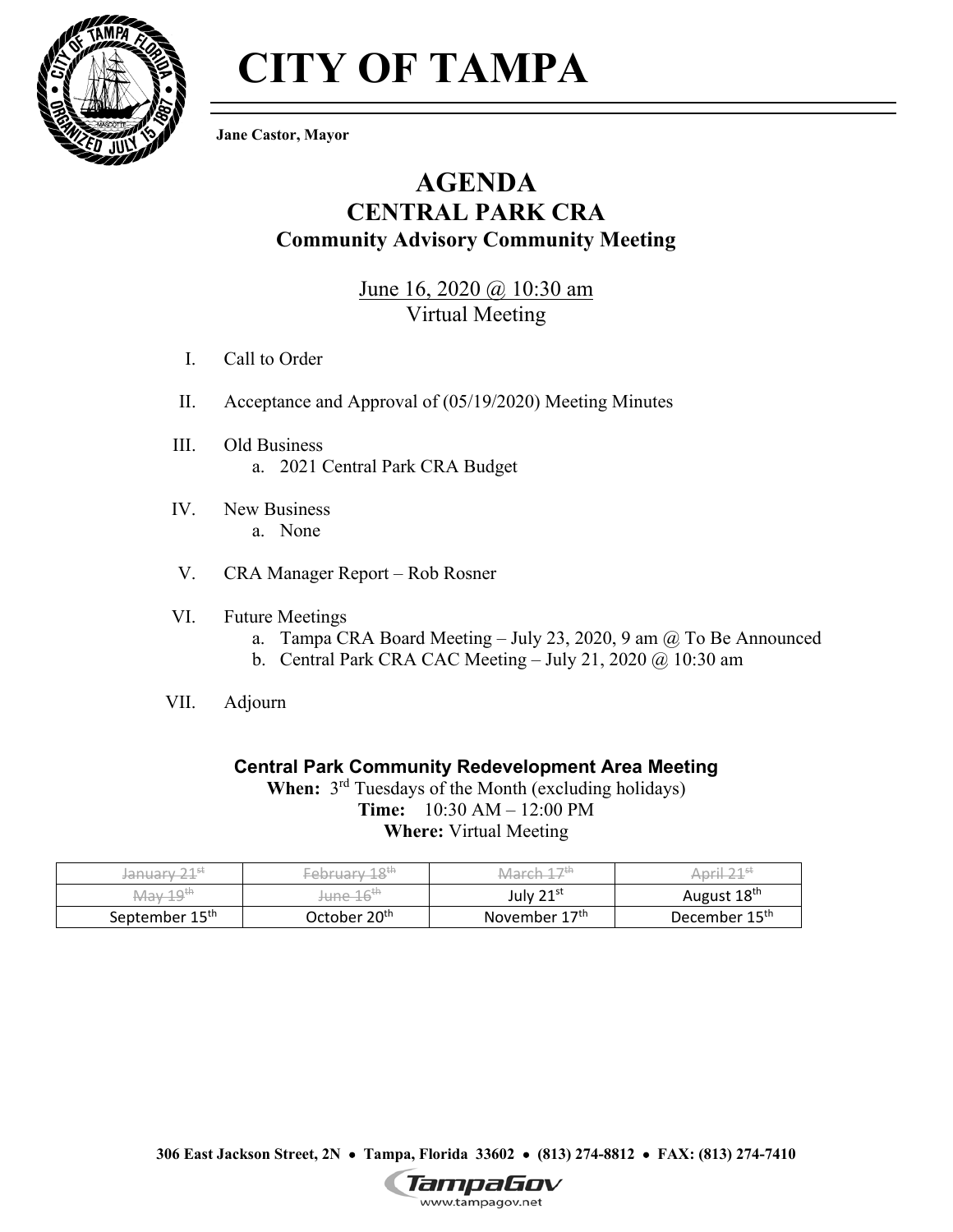# **Central Park CRA Community Advisory Committee Meeting Minutes**

May 19, 2020 (10:30 am)

Virtual Meeting

| <b>Attendees</b> |                |  |                      |  |  |  |
|------------------|----------------|--|----------------------|--|--|--|
|                  | Michelle Faedo |  | Danielle Joyce       |  |  |  |
|                  | Steve Johnson  |  | <b>Thomas Murphy</b> |  |  |  |
|                  | Julia Jackson  |  | Neville Evans        |  |  |  |
|                  | Gwen Myers     |  |                      |  |  |  |

| City of Tampa Representatives:   Guests: |             |
|------------------------------------------|-------------|
| $\mid X \mid$ Rob Rosner                 | Selena Ward |
| $\vert X \vert$ Shelisia Jackson         |             |

The Central Park CRA Community Advisory Committee had a meeting on Tuesday, May 19, 2020 at 10:30 am The meeting was conducted virtually. There was a quorum, the last minutes of the January 20, 2020 meeting minutes were reviewed. Steven Johnson provided a motion to approve the January 2020 minutes. Gwen Myers provided a second. Committee members had no revisions and voted to pass the minutes unanimously.

#### **OLD BUSINESS**

None.

#### **NEW BUSINESS**

#### **Property at 1526 N. Nebraska Avenue**

Per Rob Rosner, the property at 1526 N. Nebraska Avenue is owned by the CRA, and has been deemed beyond repair. Code Enforcement has recommended that the building be demolished to remove blight. The cost estimate to demolish and prepare the land for redevelopment is \$6,140. Rob suggests that the committee approve an expenditure up to \$10,000. Gwen Myers made a motion to have the building demolished and to fund the project up to \$10,000 to take care of any additional fees that may come up. Steve Johnson provided the second to the motion. The motion then passed unanimously. Committee members would like to know what kind of zoning could be considered for the site. Will it be zoned commercial again or be something else?

#### **FY21 Budget Discussion**

The current budget and proposed budget was submitted to the committee for review.

**Tampa Community Redevelopment Agency** 

|                                           | <b>Central Park CRA Fiscal Year 2020 TIF BUDGET</b><br>As of February 29, 2020 |                              |                |                                      |                                    |
|-------------------------------------------|--------------------------------------------------------------------------------|------------------------------|----------------|--------------------------------------|------------------------------------|
|                                           | <b>FY19 Budget</b><br>Rollover                                                 | <b>FY20</b><br><b>Budget</b> | <b>Changes</b> | <b>FY20 Revised</b><br><b>Budget</b> | <b>FY21 Draft</b><br><b>Budget</b> |
| <b>I. OPERATIONS &amp; ADMINISTRATION</b> |                                                                                |                              |                |                                      |                                    |
| <b>Salaries</b>                           | \$0.00                                                                         | \$6,800.00                   | \$0.00         | \$6,800.00                           | 8,001.00                           |
| <b>Travel &amp; Per Diem</b>              | 8.02                                                                           | 3.600.00                     | 0.00           | 3.608.02                             | 3,600.00                           |
| <b>Office Supplies</b>                    | 450.00                                                                         | 800.00                       | 0.00           | 1,250.00                             | 800.00                             |
| <b>Dues &amp; Subscriptions</b>           | 0.00                                                                           | 50.00                        | 0.00           | 50.00                                | 50.00                              |
| IV. CAPITAL IMPROVEMENT PROJECTS          | 169,788.00                                                                     | 53,901.00                    | (63.00)        | 223,626.00                           | 55,891.00                          |
| <b>TOTAL</b>                              | \$170,246.02                                                                   | \$65,151.00                  | (563.00)       | \$235,334.02                         | 68,342.00                          |

Per Rob Rosner, there is a 5% increase this year. We got another \$55,891.00 in TIF revenue coming in for Capital Improvement Projects. It will be added to the \$223,626.00 not including an expenditure of \$20,000 for the Meachum Project. There is a new change caused by House Bill 9, we have to start adding specific line items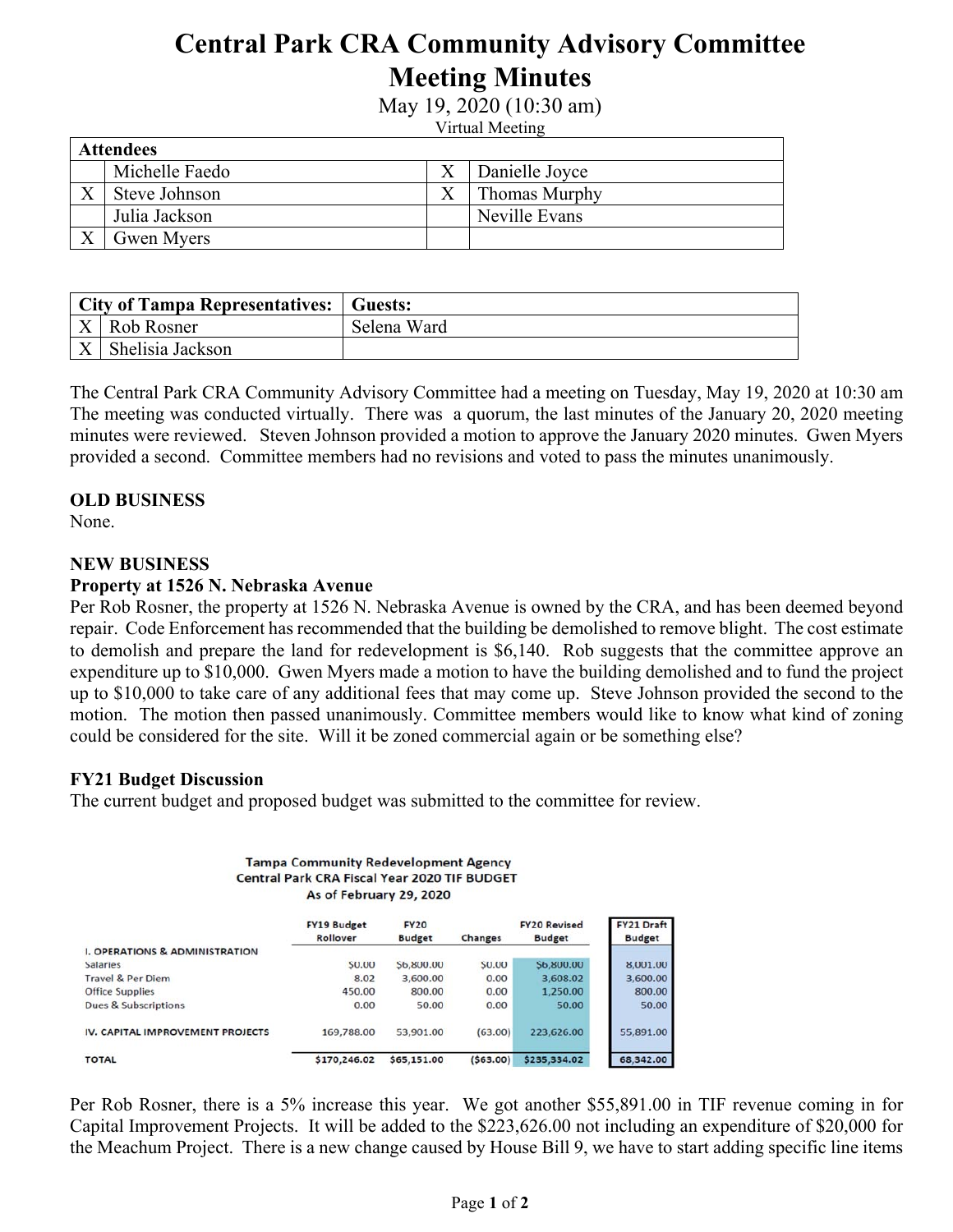that will need to be assigned to a project. Over the next month, we need to think about what type of capital improvement project to fund in the CRA. There are new reporting procedures that will require us to file a report detailing how the funds will be spent. Rob provided examples of generic line items for projects like sidewalk and parking improvements. Other project line items suggested by the committee:

- Speed Bumps at Jefferson & Scott Street
- Contract a clean team for Central Park CRA
	- o The area must be cleaned up.
	- o See if Neighborhood Improvement can put the area on the rotation for the clean team
- Are there any more properties owned by the City within the CRA that need to be cleaned up
- Transportation Initiatives
- Increase Transportation Accessibility Options (connect Central Park to adjacent neighborhoods)
	- o Sidewalk improvements
	- o Signs
	- o Parking improvements
	- o Trees and landscaping

Rob asked each member to take the next month to review the CRA Plan and think about additional projects to add to the list. Where else can we partner and support other projects in the area. What about streets like Taliaferro, what do the neighbors or businesses want to see?

#### **Manager's Report**

Per Rob Rosner, the Tampa Park Apartments purchase by Darryl Shaw provides a potential for the TIF to go up in the Central Park CRA in the next 3-5 years. He has been buying property and land development deals in the surrounding area for a while. Currently he owns property in Central Park, Downtown and Ybor CRA's.

#### **Public Comment**

Per guest, we have many commuters that drive through the area. We should also find a way to address the littering to make people more aware.

#### **Future Meetings**

Tampa CRA Board meeting July 23, 2020 @ 9:00 am, To Be Announced. Advisory Committee Meeting – June 16, 2020  $\omega$  To Be Announced.

#### **Adjournment**

The meeting was adjourned at 11:20 am.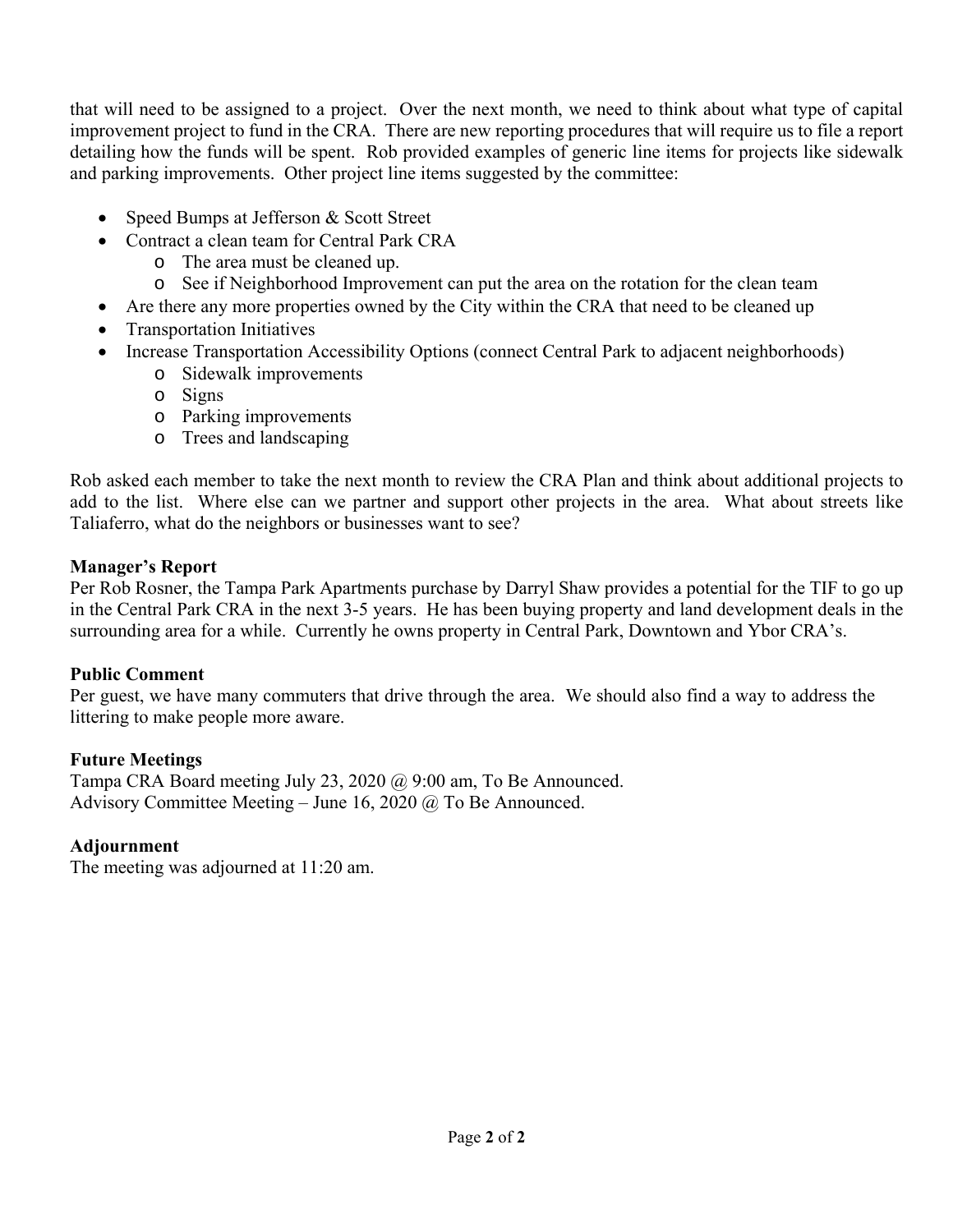### **Tampa Community Redevelopment Agency Central Park CRA Fiscal Year 2020 TIF BUDGET CAC Meeting 2020-06-16**

|                                           | <b>FY19 Budget</b> | <b>FY20</b>   |                | <b>FY20 Revised</b> | <b>FY21 Draft</b> |
|-------------------------------------------|--------------------|---------------|----------------|---------------------|-------------------|
|                                           | Rollover           | <b>Budget</b> | <b>Changes</b> | <b>Budget</b>       | <b>Budget</b>     |
| <b>I. OPERATIONS &amp; ADMINISTRATION</b> |                    |               |                |                     |                   |
| <b>Salaries</b>                           | \$0.00             | \$6,800.00    | \$0.00         | \$6,800.00          | 6,484.00          |
| Travel & Per Diem                         | 8.02               | 3,600.00      | 0.00           | 3,608.02            | 3,600.00          |
| <b>Office Supplies</b>                    | 450.00             | 800.00        | 0.00           | 1,250.00            | 800.00            |
| Dues & Subscriptions                      | 0.00               | 50.00         | 0.00           | 50.00               | 50.00             |
| <b>IV. CAPITAL IMPROVEMENT PROJECTS</b>   | 169,788.00         | 53,901.00     | (63.00)        | 223,626.00          | 99,879.00         |
| <b>TOTAL</b>                              | \$170,246.02       | \$65,151.00   | (563.00)       | \$235,334.02        | 110,813.00        |